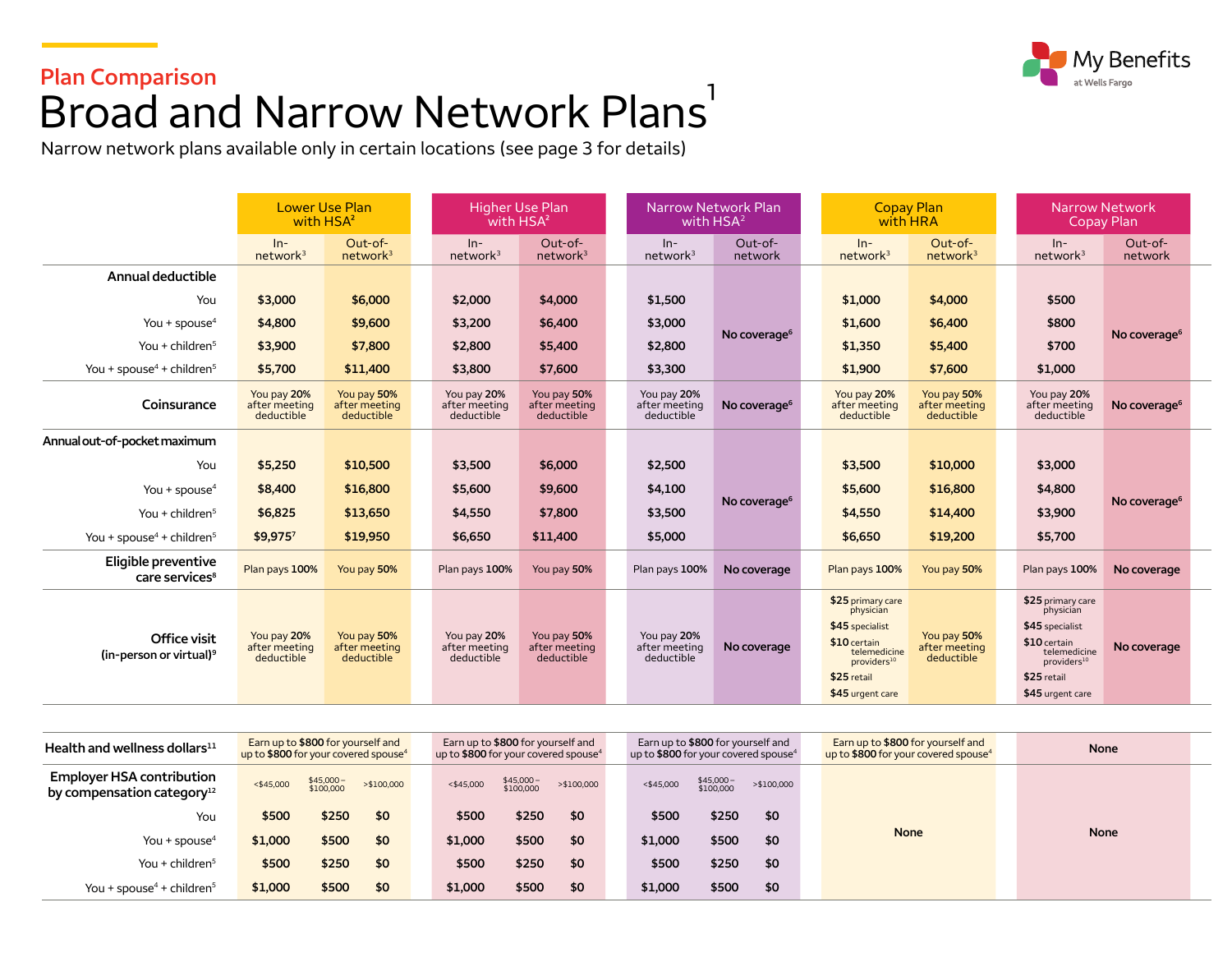# **Plan Comparison**  Prescriptions

|                                              | <b>Lower Use Plan</b><br>with HSA <sup>2</sup>         |                                                        | Higher Use Plan<br>with HSA <sup>2</sup>               |                                                        |  | <b>Narrow Network Plan</b><br>with HSA <sup>2</sup>    |                                                        |  | <b>Copay Plan</b><br>with HRA       |                                             | <b>Narrow Network</b><br>Copay Plan |                                             |
|----------------------------------------------|--------------------------------------------------------|--------------------------------------------------------|--------------------------------------------------------|--------------------------------------------------------|--|--------------------------------------------------------|--------------------------------------------------------|--|-------------------------------------|---------------------------------------------|-------------------------------------|---------------------------------------------|
|                                              | $In-$<br>network <sup>3</sup>                          | Out-of-<br>network <sup>3</sup>                        | $In-$<br>network <sup>3</sup>                          | Out-of-<br>network <sup>3</sup>                        |  | $In-$<br>network <sup>3</sup>                          | Out-of-<br>network                                     |  | $In-$<br>network <sup>3</sup>       | Out-of-<br>network <sup>3</sup>             | $ln-$<br>network <sup>3</sup>       | Out-of-<br>network                          |
| Preventive drugs <sup>13</sup>               | <b>Not subject</b><br>to deductible                    | <b>Not subject</b><br>to deductible                    | <b>Not subiect</b><br>to deductible                    | <b>Not subject</b><br>to deductible                    |  | <b>Not subiect</b><br>to deductible                    | <b>Not subiect</b><br>to deductible                    |  | <b>Not subject</b><br>to deductible | <b>Not subject</b><br>to deductible         | <b>Not subject</b><br>to deductible | <b>Not subject</b><br>to deductible         |
| Generic (30-day supply)                      | $$10$ copay                                            | Pay in-network                                         | $$10$ copay                                            | Pay in-network                                         |  | $$10$ copay                                            | Pay in-network                                         |  | $$10$ copay                         | Pay in-network                              | $$10$ copay                         | Pay in-network                              |
| Preferred brand-name<br>(30-day supply)      | $$45$ copay <sup>14, 15</sup>                          | copays + cost<br>difference<br>between                 | $$45$ copay <sup>14,15</sup>                           | copays + cost<br>difference<br>between                 |  | $$45$ copay <sup>14, 15</sup>                          | copays + cost<br>difference<br>between                 |  | $$45$ copay <sup>14, 15</sup>       | copays + cost<br>difference<br>between      | $$45$ copay <sup>14, 15</sup>       | copays + cost<br>difference<br>between      |
| Nonpreferred brand-name<br>(30-day supply)   | $$75$ copay <sup>14</sup>                              | full cost and<br>network rate                          | $$75$ copay <sup>14</sup>                              | full cost and<br>network rate                          |  | $$75$ copay <sup>14</sup>                              | full cost and<br>network rate                          |  | $$75$ copay <sup>14</sup>           | full cost and<br>network rate               | $$75$ copay <sup>14</sup>           | full cost and<br>network rate               |
| Specialty (90-day supply<br>through Accredo) | $$150$ copay                                           | Specialty<br>medications are<br>not covered            | $$150$ copay                                           | Specialty<br>medications are<br>not covered            |  | $$150$ copay <sup>16</sup>                             | Specialty<br>medications are<br>not covered            |  | $$150$ copay <sup>16</sup>          | Specialty<br>medications are<br>not covered | $$150$ copay <sup>16</sup>          | Specialty<br>medications are<br>not covered |
| Non-Preventive drugs <sup>13</sup>           | <b>Full cost until</b><br>deductible<br>reached, then: | <b>Full cost until</b><br>deductible<br>reached, then: | <b>Full cost until</b><br>deductible<br>reached, then: | <b>Full cost until</b><br>deductible<br>reached, then: |  | <b>Full cost until</b><br>deductible<br>reached, then: | <b>Full cost until</b><br>deductible<br>reached, then: |  | <b>Not subject</b><br>to deductible | <b>Not subject</b><br>to deductible         | <b>Not subject</b><br>to deductible | <b>Not subject</b><br>to deductible         |
| Generic (30-day supply)                      | $$10$ copay                                            | Pay in-network                                         | $$10$ copay                                            | Pay in-network                                         |  | $$10$ copay                                            | Pay in-network                                         |  | $$10$ copay                         | Pay in-network                              | $$10$ copay                         | Pay in-network                              |
| Preferred brand-name<br>(30-day supply)      | $$45$ copay <sup>14, 15</sup>                          | copays + cost<br>difference<br>between                 | $$45$ copay <sup>14, 15</sup>                          | copays + cost<br>difference<br>between                 |  | \$45 copay <sup>14, 15</sup>                           | copays + cost<br>difference<br>between                 |  | $$45$ copay <sup>14, 15</sup>       | copays + cost<br>difference<br>between      | $$45$ copay <sup>14, 15</sup>       | copays + cost<br>difference<br>between      |
| Nonpreferred brand-name<br>(30-day supply)   | $$75$ copay <sup>14</sup>                              | full cost and<br>network rate                          | $$75$ copay <sup>14</sup>                              | full cost and<br>network rate                          |  | $$75$ copay <sup>14</sup>                              | full cost and<br>network rate                          |  | $$75$ copay <sup>14</sup>           | full cost and<br>network rate               | $$75$ copay <sup>14</sup>           | full cost and<br>network rate               |
| Specialty (90-day supply<br>through Accredo) | $$150$ copay                                           | Specialty<br>medications are<br>not covered            | $$150$ copay                                           | Specialty<br>medications are<br>not covered            |  | $$150$ copay                                           | Specialty<br>medications are<br>not covered            |  | $$150$ copay <sup>16</sup>          | Specialty<br>medications are<br>not covered | $$150$ copay                        | Specialty<br>medications are<br>not covered |

## Online tools and resources

Learn to use your benefits year-round with convenient online tools and resources. Manage your health and health care costs, find the right care options and providers, and achieve your personal health and well-being goals. Visit the HR Services & Support site or Teamworks at Home ([teamworks.wellsfargo.com\)](http://www.teamworks.wellsfargo.com).